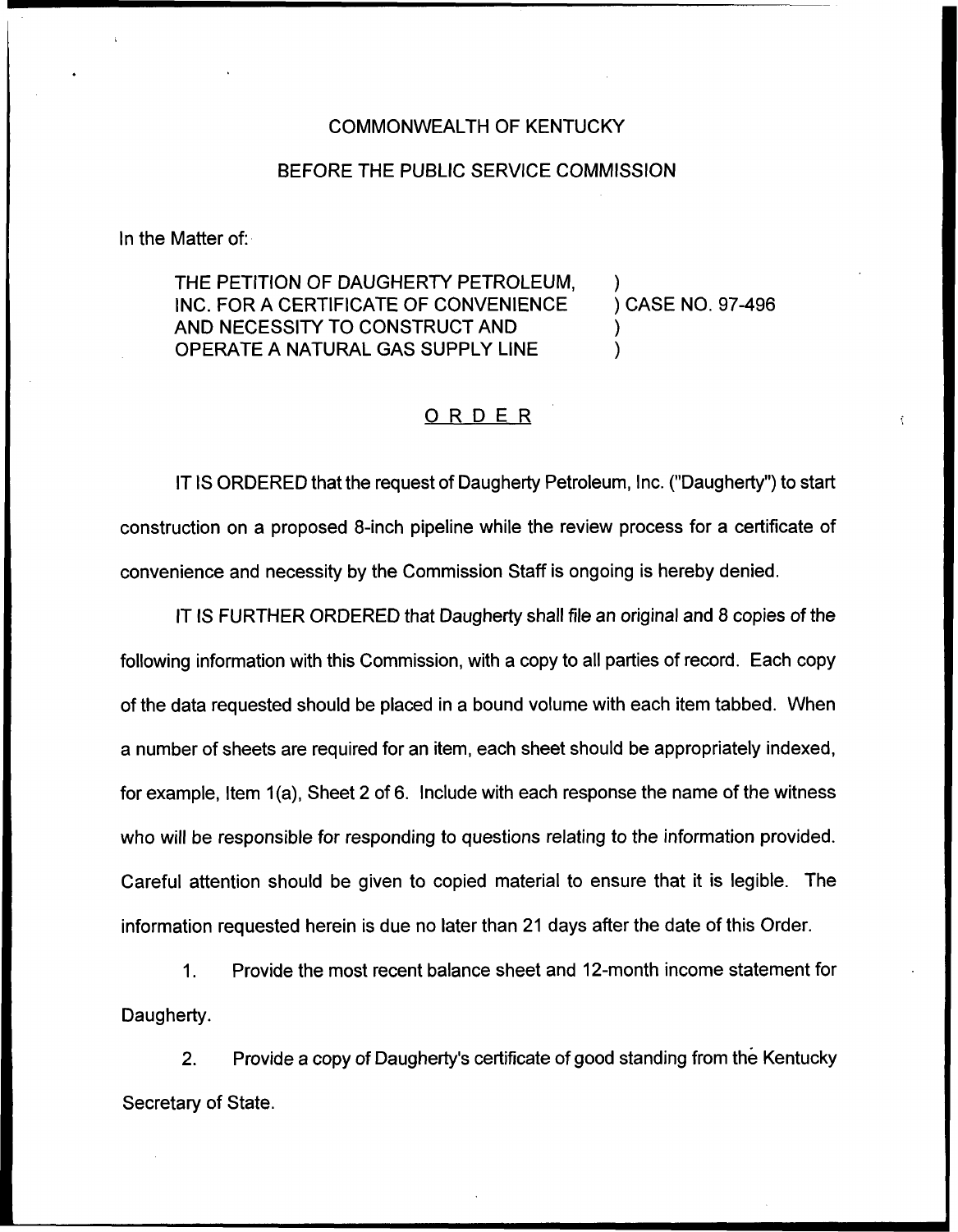3. Concerning Daugherty's affiliation with Alaska Apollo Resources, Inc. ("Alaska Apollo"),

a. Indicate the state or province in which Alaska Apollo is incorporated.

b. Provide a copy of Alaska Apollo's Articles of Incorporation. If applicable, provide a copy of Alaska Apollo's certificate of good standing or other similar document from the incorporating state or province.

c. Provide a current corporate organization chart showing the relationship between Daugherty, Alaska Apollo, and all other subsidiaries and affiliates of Alaska Apollo.

d. Indicate when Daugherty was acquired by Alaska Apollo.

e. Describe the extent to which Daugherty's financial condition is dependent upon the overall financial condition of Alaska Apollo.

 $f_{\cdot}$ Indicate the percentage of Alaska Apollo's total revenues and expenses that are represented by Daugherty's revenues and expenses.

g. Included in Daugherty's application was a copy of its 1984 Articles of Incorporation. Were there any amendments to these Articles of Incorporation when Daugherty was acquired by Alaska Apollo? If yes, provide copies of the amended Articles of Incorporation. If no, explain why there were no amendments upon the acquisition of Daugherty by Alaska Apollo.

4. Provide a copy of the joint venture agreement with Environmental Gas Company ("Environmental").

 $-2-$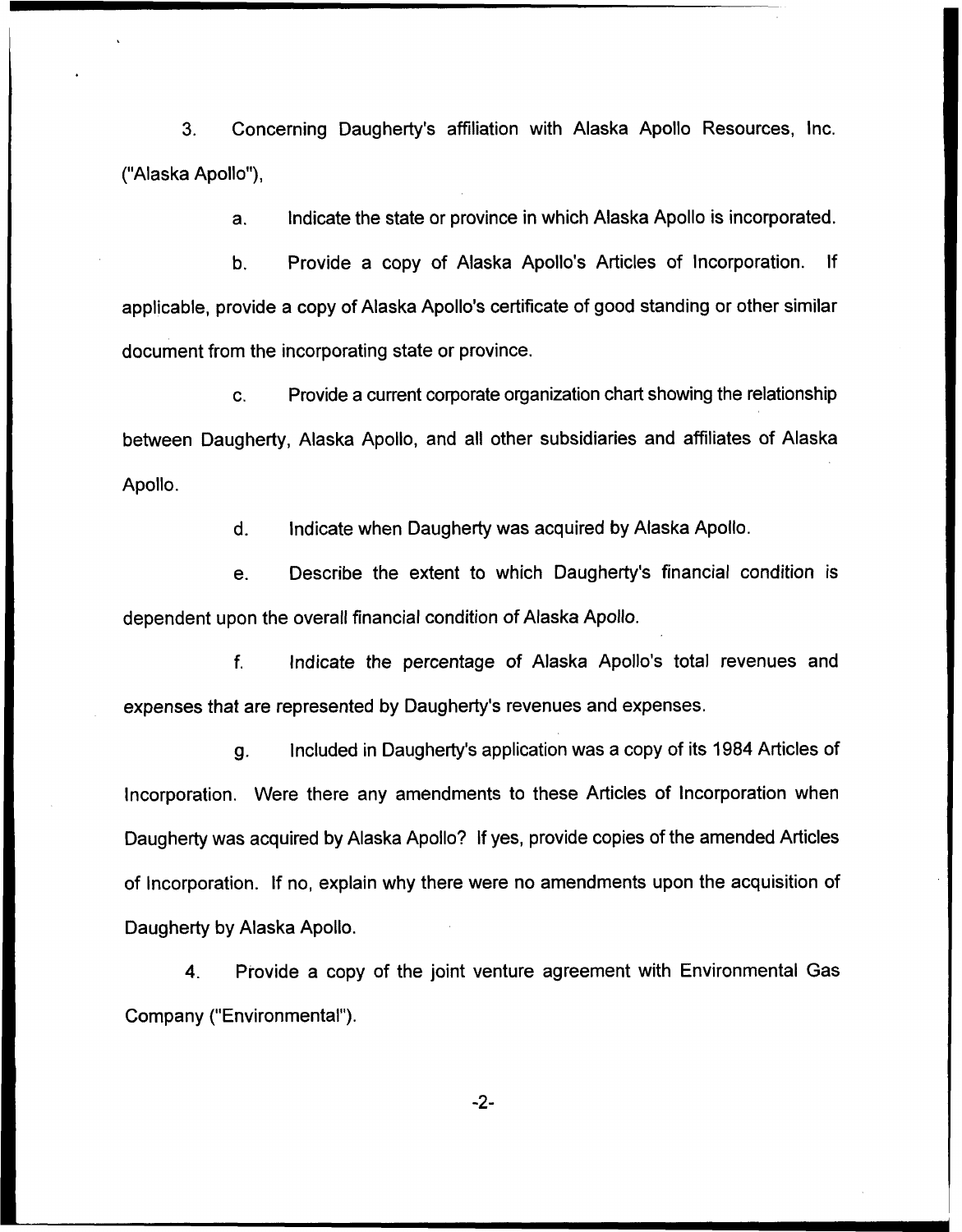5. Concerning the joint venture with Environmental, provide a summary which lists precisely the rights, responsibilities, and obligations of the parties.

6. Concerning the Small Business Administration loan application,

a. Provide a copy of the application, including all supporting documents and attachments.

b, Indicate the status of the application as of the response date to this Order.

c. Provide the terms of the loan and the debt amortization schedule.

7. Item 5 ofthe application indicates that additional equity of between \$200,000 and \$300,000 will be provided by the owners.

a. Identify these "owners."

'ase

b. Indicate the source(s) of the additional equity.

8. Item 7 (c) of the application shows the proposed transportation rates. Explain in detail how the various transportation rates were determined. Include all assumptions and estimates used in this determination, including number of customers and projected volumes.

9. The application indicates any customers that applied in Adair County would be under the rate structure approved for Sentra Corporation ("Sentra") in Case No. 97-  $429.<sup>1</sup>$ 

Case No. 97-429, A Petition of Sentra Corporation for a Certificate of Convenience and Necessity to Construct and Operate a Natural Gas Distribution System.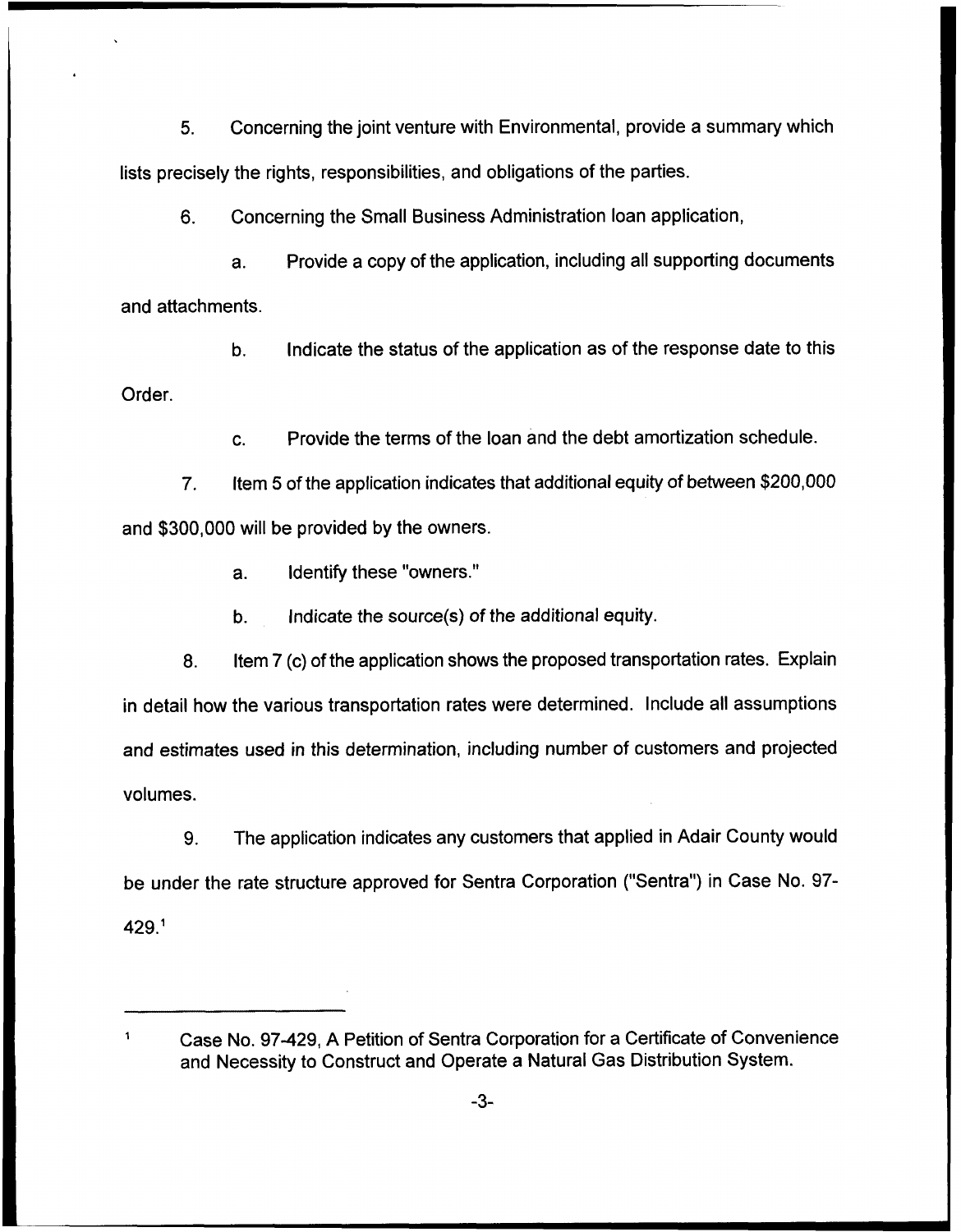a. Provide documentation that indicates the rate structure for Sentra has been approved by the Commission.

b. Explain in detail how the Sentra transportation rates and other rates were determined. Include all assumptions and estimates used in this determination.

c. Explain why it is reasonable for Adair County customers to be under the Sentra rate structure rather than Daugherty's.

10. Explain the \$2 rate for transportation volumes listed on Exhibit 6. What is the basis for the \$2 rate to Sentra? Is this rate set out or proposed elsewhere?

11. Provide the names of the owners, corporate officers, and managers for each of the entities listed below.

a. Alaska Apollo.

b. Daugherty.

c. Environmental.

d. Sentra.

12. Exhibit No. 6 of the application is the projected revenue and operating cost for the proposed project.

a. Explain how the transportation volumes were determined. Include all supporting workpapers, assumptions, and other documentation.

b. Explain how each amount of operating expense was determined.

Include all supporting workpapers, assumptions, and other documentation.

c. For operating expenses which are to be allocated,

(1) Identify the entity with which the cost is being shared.

 $-4-$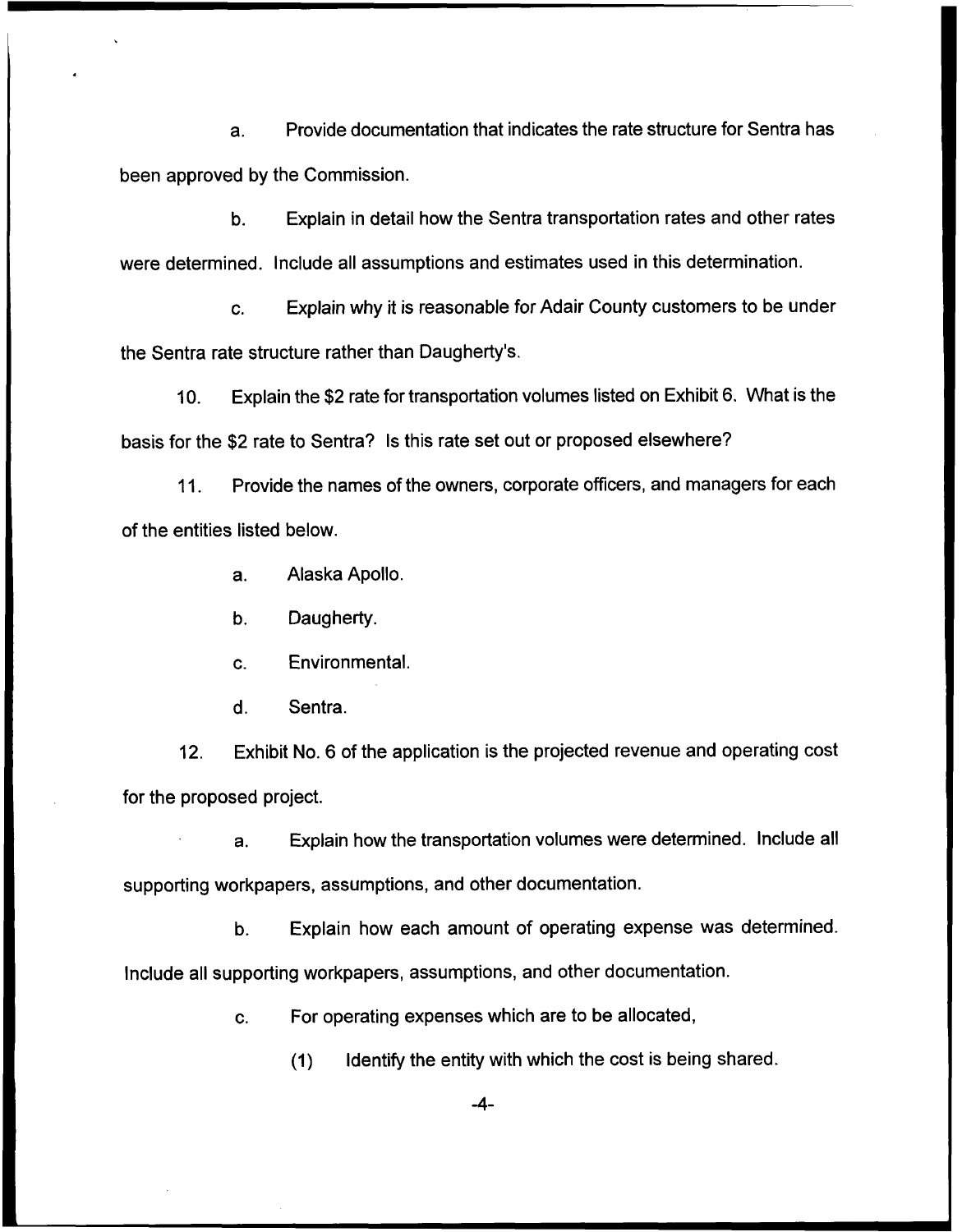(2) Explain the allocation methodology used to make the allocation.

(3) Explain why the chosen allocation methodology is reasonable.

d. Indicate how many employees are assumed in the operating expenses. If more than one, provide the wage and associated costs for each employee. If the employee wages represent a shared or allocated cost, provide the information requested in part (c) above.

13. Exhibit No. 7 of the application is the estimated cost for completion of the proposed project.

For each unit price listed, explain how that price was determined.  $a<sub>1</sub>$ Include all supporting workpapers, assumptions, estimates, and other documentation.

b. Several of the costs listed have the designation "LS."

(1) Explain what the reference "LS"means.

(2) Explain how the amounts listed for "LS"items were determined.

Include all supporting workpapers, assumptions, estimates, and other documentation.

14. Will the proposed line provide transportation service only? Will there be no retail distribution service?

15. Refer to the franchise with Russell County.

a. Has the franchise been assigned?

b. If it has been assigned, provide a copy of a document which assigns the franchise.

c. If the franchise has been assigned, provide a stamped copy of it which reflects that it has been filed with the Russell County Court Clerk.

 $-5-$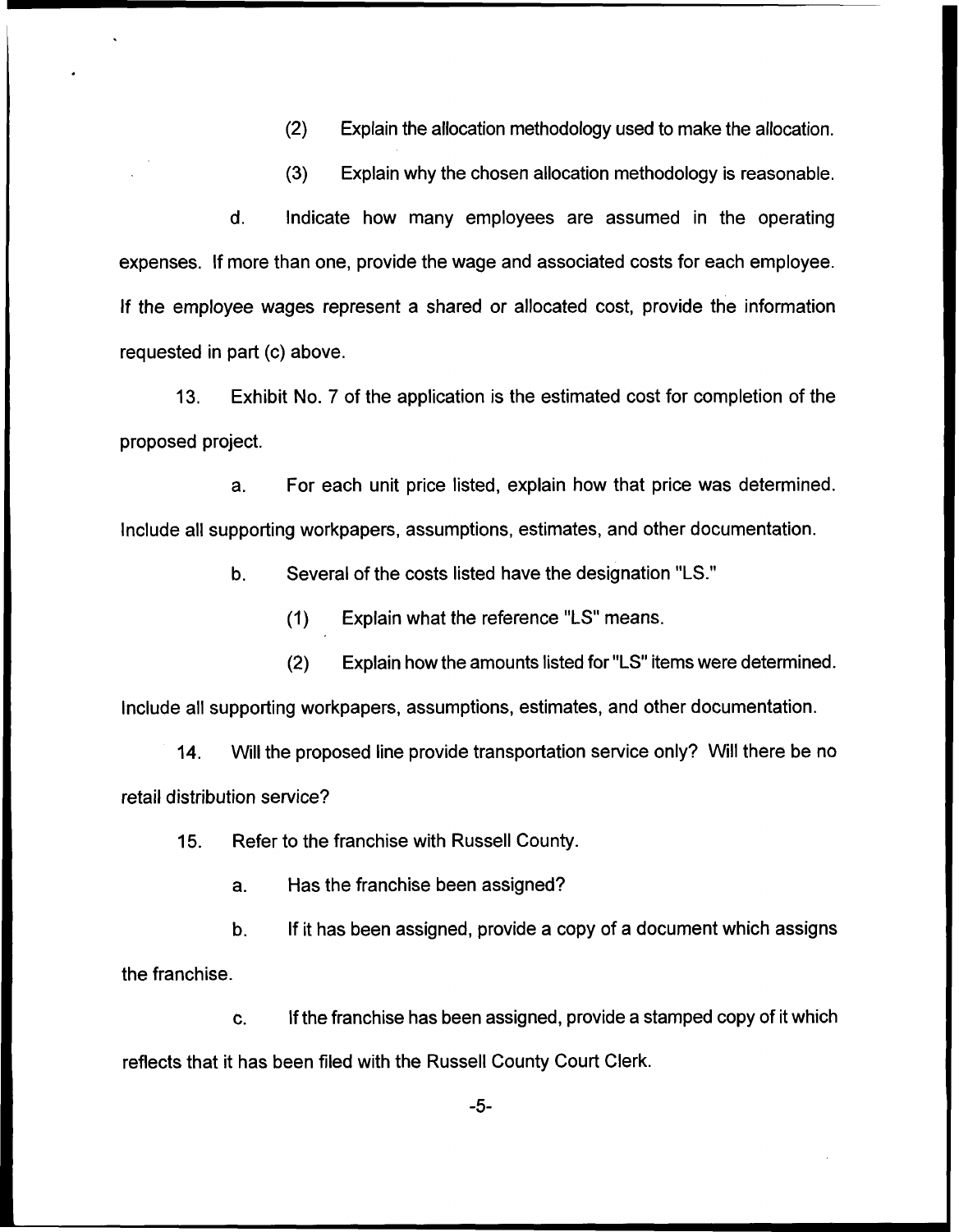d. If the franchise has been assigned, provide a document which reflects that the Russell County Fiscal Court has consented to and approved such assignment.

16. Does the applicant have a franchise in Adair County?

a. If yes, provide a copy of same together with all documents related to such franchise.

17. When will Daugherty secure the rights-of-way for the proposed 8-inch pipeline and related facilities? Provide any agreements into which Daugherty has entered with public agencies and private landowners for the provision of rights-of-way for the proposed pipeline.

18. With reference to the proposed pipeline construction documents filed by Daugherty on December 8, 1997, provide the following information:

a. The types of polyethylene pipes, valves, fittings, and other appurtenances that are proposed for this project, with reference to ASTM standard.

b. The basis for proposing 8-inch polyethylene pipeline.

c. The fluid to be used for pressure testing the pipeline.

 $\mathbf{d}$ . Drawings for typical road and creek crossings.

19. Provide a copy of the construction bid documents for this project.

20. Provide the operation, inspection, emergency, and maintenance manual for the proposed project.

21. Does Daugherty intend to install the 8-inch pipeline to serve both Adair and Russell counties? Provide the details of Daugherty's future plan. Include the estimated costs of the distribution systems in Russell Springs and Jamestown.

-6-